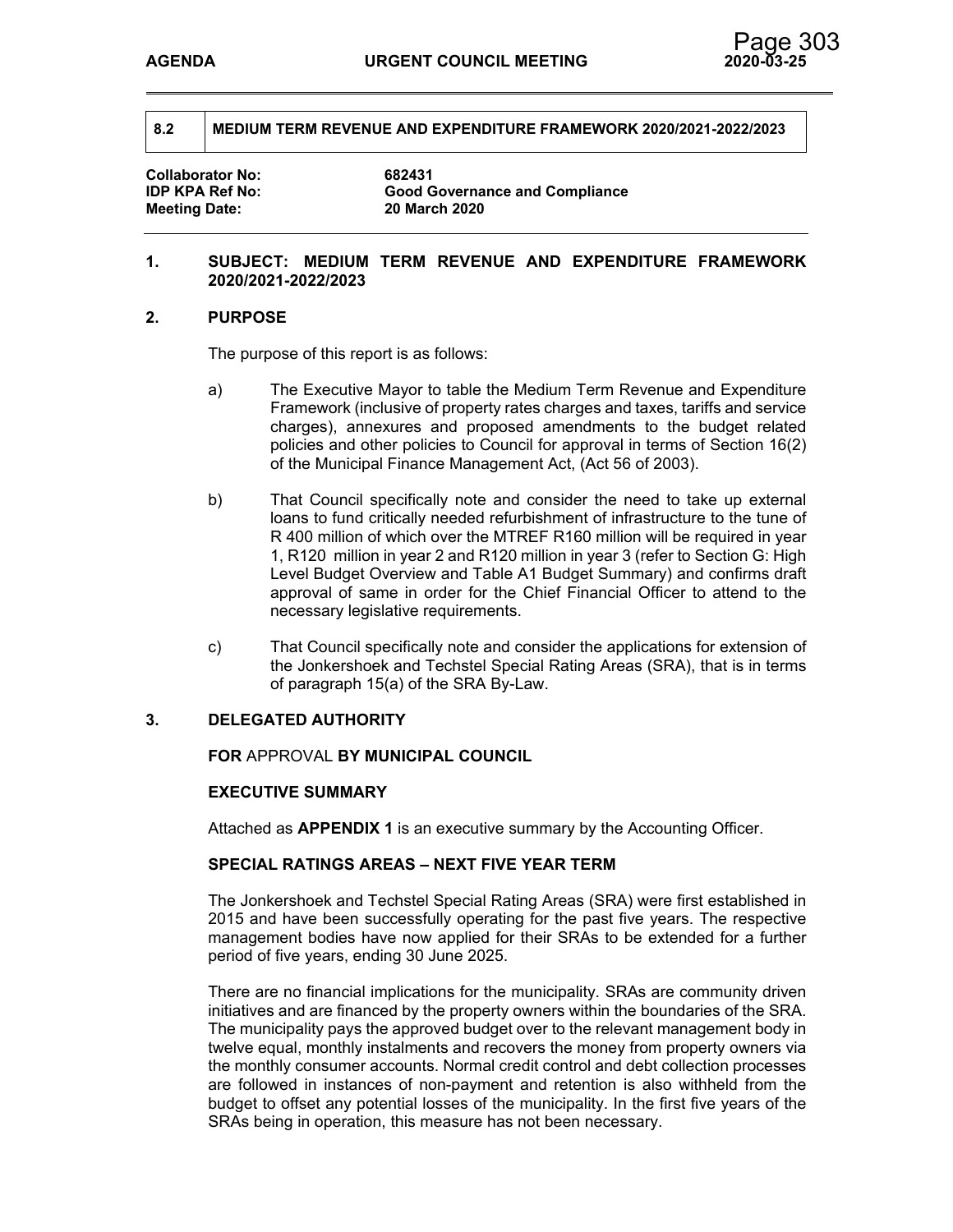Applications for extension of the terms are done in in compliance with paragraph 15(a) of the SRA By-Law. Such council approval can only be given in terms of Chapter 1 of the By-Law. For good reason, the council may exempt the management body of the SRA from compliance with Chapter 1, which mainly deals with the process to be followed when first establishing a SRA. Such exemption is being requested by the management body of the SRA.

Full reports of both SRAs are attached hereto as Annexures 32 and 33. Sub Annexures A – D include the Application Letters, Business Plans, 5 Year Budgets and AGM Minutes.

## **5. RECOMMENDATIONS**

It is recommended to Council,

- (a) that the Draft High Level Budget Summary, as set out in APPENDIX  $1 -$ PART 1 – SECTION C; be approved for public release;
- (b) that the Draft Annual Budget Tables as prescribed by the Budgeting and Reporting Regulations, as set out in APPENDIX 1 – PART 1 – SECTION D, be approved for public release;
- (c) that the proposed Grants-In-Aid allocations as set out in APPENDIX  $1 -$ PART 2 – SECTION J, be approved for public release;
- $(d)$  that the three year Capital Budget for 2020/2021, 2021/2022 and 2022/2023, as set out in APPENDIX  $1 - PART 2 - SECTION N$ , be approved for public release;
- (e) that the proposed draft rates on properties in WCO24, tariffs, tariff structures and service charges for water, electricity, refuse, sewerage and other municipal services, as set out in APPENDIX 3 , be approved for public release;
- (f) that the proposed amendments to existing budget related policies and other policies as set out in APPENDICES 4 - 29, be approved for public release.
- (g) that Council specifically note and consider the need to take up an external loan, needed for investment in income generating infrastructure to the tune of R400 million of which R160 million will be required in year 1, R120 million in year 2 and R120 million in year 3 (refer to Section G: High Level Budget Overview and Table A1 Budget Summary) and confirm approval of same;
- (h) that Council specifically take note of the fact that the proposed electricity charges and tariff structure is subject to NERSA approval that could change materially; and
- (i) that Council takes note of MFMA circulars 98 and 99 that was published to guide the MTREF for 2020/2021 to 2022/2023 as set out in APPENDICES  $30 - 31$ .
- (j) that Council notes the Jonkershoek and Techstel SRA applications for the extension of the SRAs for a further period of five years and exempts both management bodies in terms of paragraph 15(a) of the SRA By-Law, from compliance with the provisions of Chapter 1 of the SRA By-Law.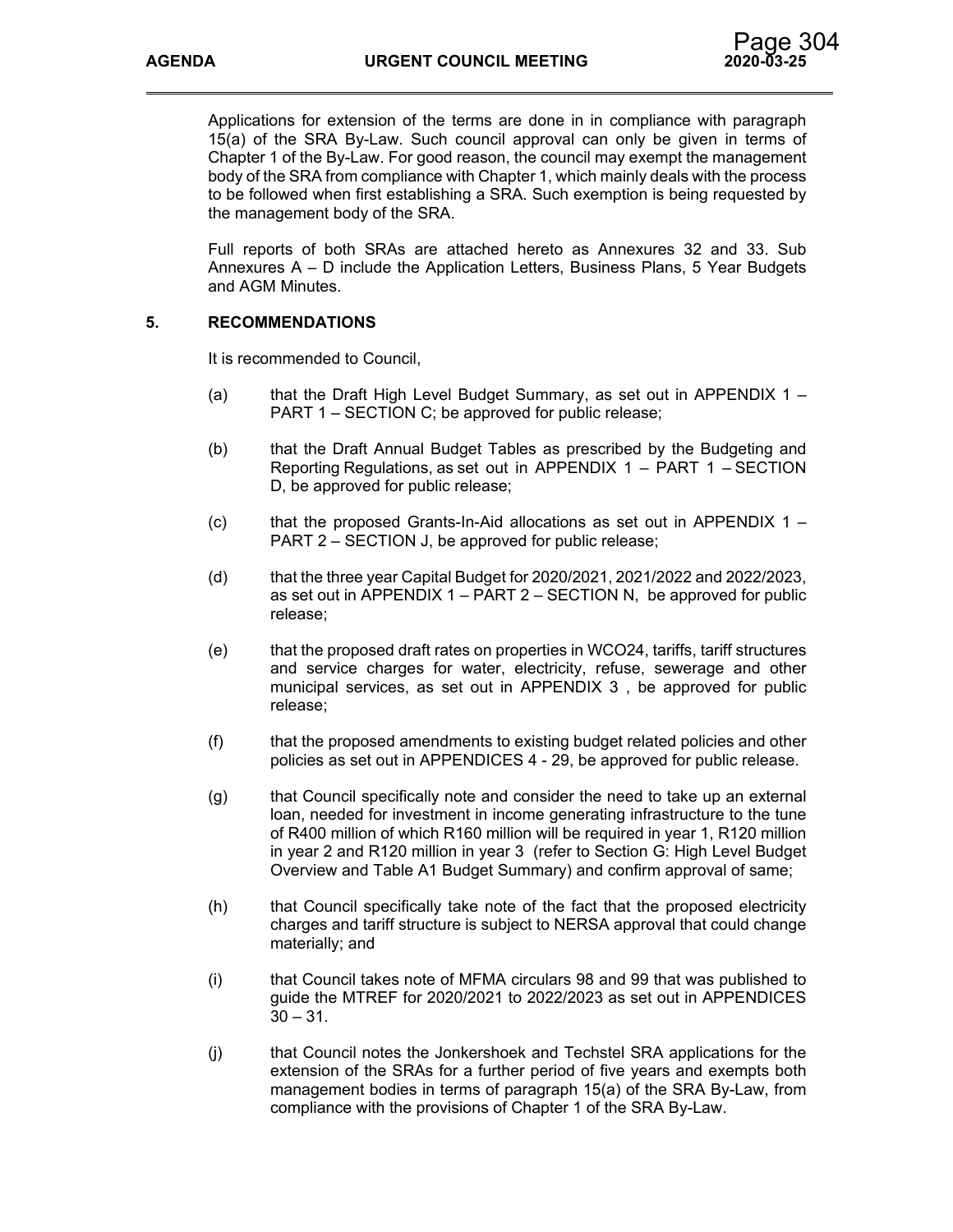

- (k) that proposed extension of the Jonkershoek and Techstel SRAs for a further period of five years beginning 1 July 2020 and ending 30 June 2025 be approved for public release; and
- (l) that the proposed five year budgets with a combined total of R30 943 773.35 (VAT included) for Jonkershoek SRA and R15 713 218.21 (VAT included) for Techstel SRA as detailed in Annexures 32 (c) and 33 (c) be approved for public release.

## **6. DISCUSSION / CONTENTS**

### **6.1. Background/ Legislative Framework**

Section 16 of the MFMA states that:

- (1) The council of a municipality must for each financial year approve an annual budget for the municipality before the start of that financial year.
- (2) In order for a municipality to comply with subsection (1), the mayor of the municipality must table the annual budget at a council meeting at least 90 days before the start of the budget year.

Furthermore, section 17 of the MFMA states that:

- (1) An annual budget of a municipality must be a schedule in the prescribed format
	- a) setting out realistically anticipated revenue for the budget year from each revenue source;
	- b) appropriating expenditure for the budget year under the different votes of the municipality;
	- c) setting out indicative revenue per revenue source and projected expenditure by vote for the two financial years following the budget year;
	- d) setting out
		- i. estimated revenue and expenditure by vote for the current year;
		- ii. actual revenue and expenditure by vote for the financial year preceding the current year.

## **6.2 Discussion**

The 2020 Budget Review highlighted the following reforms that are underway to improve spending efficiency and reduce wastege:

- Procurement: The state has a complex and often ineffective procurement system, which at times hamper government's ability to efficiently contract for goods and services. The draft procurement bill has been gazetted for public comment.
- Provincial grants: Government is piloting initiatives to improve municipal revenue collection and has made progress in reducing unfunded municipal budgets.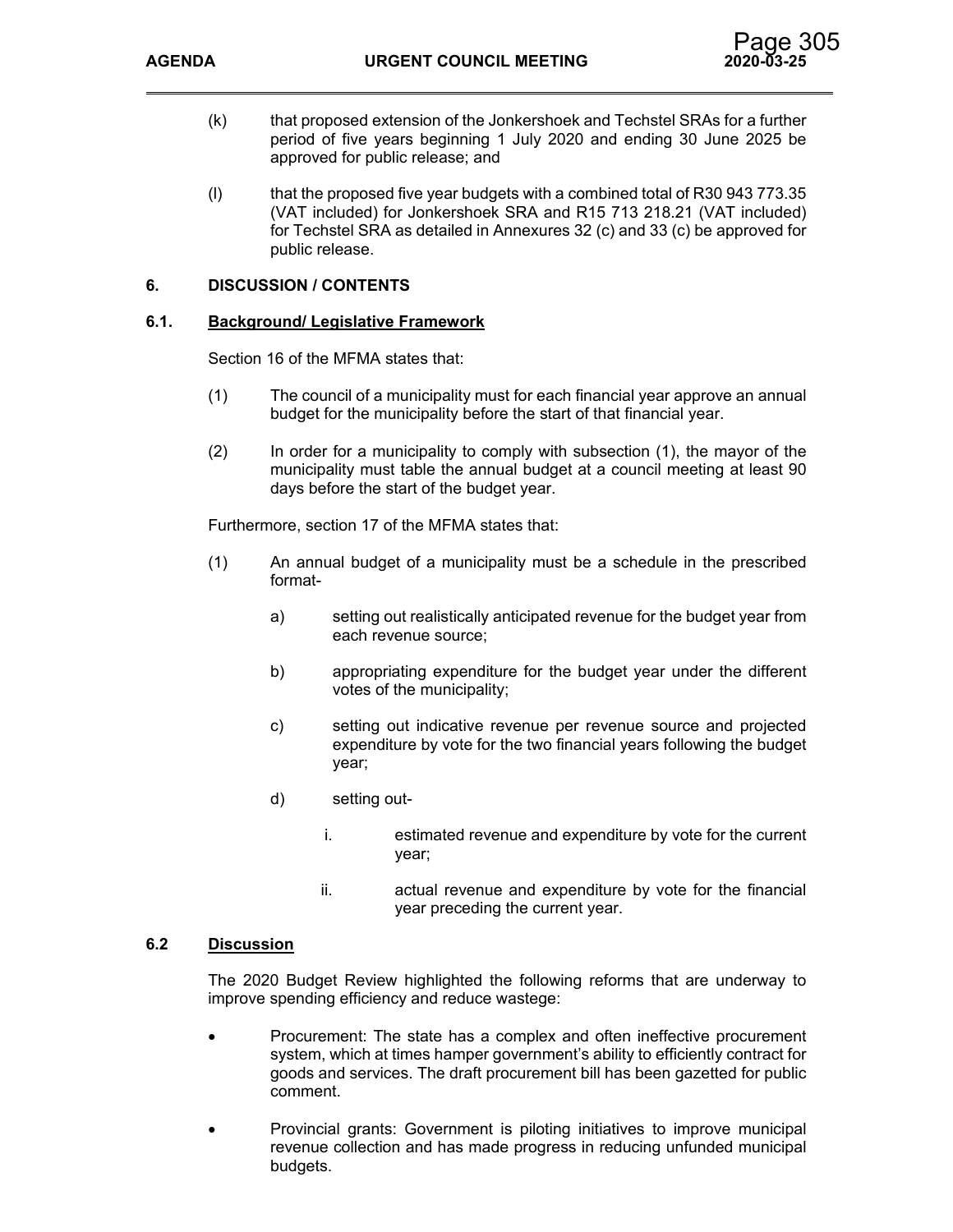

- Medico-legal claims: Work has begun to limit unreasonable claims against government.
	- Public office bearers: There will be no increases in the salaries of public office bearers during 2020/2021.

Municipal governments face multiple pressures with the years ahead with local government expected to expand access to free basic services to poor households, while ensuring that those who can afford to pay for services do so. The 2020 MTREF includes large reductions in planned transfers to municipalities. This means that municipalities will be required to prioritise projects. Municipalities therefore must exercise caution when preparing their 2020/2021 MTREF budgets. It is advised that municipalities follow a conservative approach when projecting revenue and to eliminate wastage and unnecessary expenditure. It is imperative that municipalities should ensure the following, namely, that budgets they adopt are realistic and funded, that debts owned are collected and that their creditors are paid within 30 days of receipt of invoice. Legislation governing local planning and budgeting places emphasis on community participation in decision-making. The partnerships between municipalities and its stakeholders relies on the households and businesses recognising the value of, and paying for, municipal services. Therefore, the sustainability of the municipality will heavily depend on how they collect and spent their own revenues.

The Budget of 2020 outlines a series of economic and fiscal measures to be implemented to move the economy onto a new trajectory and reduce the long-term risks to South Africa's public finances. The central economic policy goal of the government, is to accelerate inclusive growth and create jobs. The main objective is to ensure sustainable finances by containing the budget deficit and stabilising public debt. The Constitution requires the national budget and related budget processes to promote values such as transparency, accountability, as well as effective management of the economy to these requirements in a difficult environment in which economic growth remains weak, public debt and debt service costs have accelerated, and governance and operational concerns are manifest across the public sector. The 2020 Budget confronts these challenges by addressing the central risks of the economy and its public finances, supporting growth-enhancing reforms and maintaining real growth in expenditure on social and economic priorities.

As a means to combat unemployment, the municipality will employ the following measures:

- Full participation in the Expanded Public Works Programme;
- Providing support to small businesses, which will create employment in the medium to long term;
- Establishment of Informal Traders;
- Promoting Internships and in-service training opportunities;
- Filling of vacancies within the municipality; and
- Developing partnerships with academic institutions for training opportunities.
- Implementation of a revised capacity building initiative, aligned to Back to Basics strategy, where the main focus will be on improving service delivery, accountability and financial management. It is always important that local government be effective and efficient, and this will be measured by its ability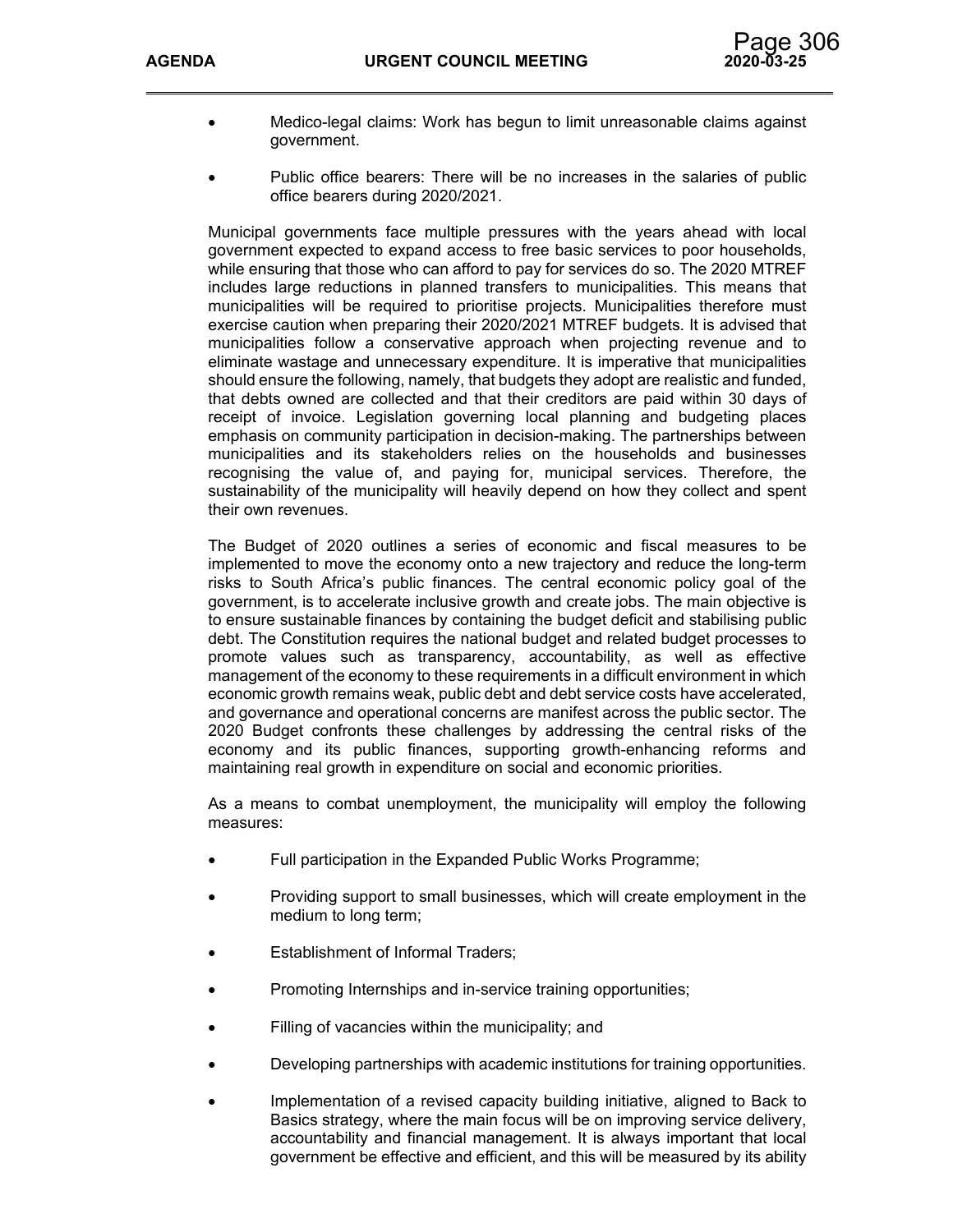to perform the basic mandate of service delivery. The "Back to Basics" programme was launched to promote good governance and effective administration through cutting wastage, spending public funds prudently, hiring competent staff, and ensuring transparency and accountability in local government.

The President of South Africa, in his State of the Nation Address (SONA), on 13<sup>th</sup> February 2020 conceded that unemployment remains a national challenge and that job creation remains at the centre of the national agenda of 2020. The following focus areas were highlighted during SONA and in the 2019 MTBPS, which will be used as instruments to reignite growth so that the economy can create much-needed jobs:

- SMMEs: Expanding the small business incubation programme which provides entrepreneurs with the physical space, infrastructure and shared services, access to specialised knowledge market linkages, training in the use of new technologies and access to finance.
- National Minimum Wage (one of the demands of the Freedom Charter) to ensure greater coherence and consistency in the implementation of economic policy
- Mining
- Youth Development and Employment through the implementation of various initiatives
- Safety and security
- Agriculture and related initiatives
- Implementation of Procurement Bill: This bill will empower black and emerging businesses and advance radical economic transformation.
- Water Conservation Initiatives
- Encourage significant new investments and promoting greater investment in key manufacturing sectors
- Provision of Infrastructure through Infrastructure Investments
- Expansion of the Tourism Sector
- Developing capabilities in science, technology and innovation towards digital industrial revolution

Government's central economic policy priority remains to promote faster, job-creating growth. Various programmes and initiatives will be established and the existing ones improved upon to ensure effective implementation of the strategic priorities.

The Western Cape Premier in his State of the Province address, on  $20<sup>th</sup>$  February 2020, reiterated the sentiments highlighted during the State of the Nation Address and also the challenges that are faced and the initiatives that were implemented to address these challenges with regards to unemployment, especially the youth, education, building of safer communities, sustainable infrastructure development, implementation of related initiatives, provision of housing (dignified living), finding alternative energy sources to assist and reduce the strain on the electrical grid, provision of services to the poor households, among others.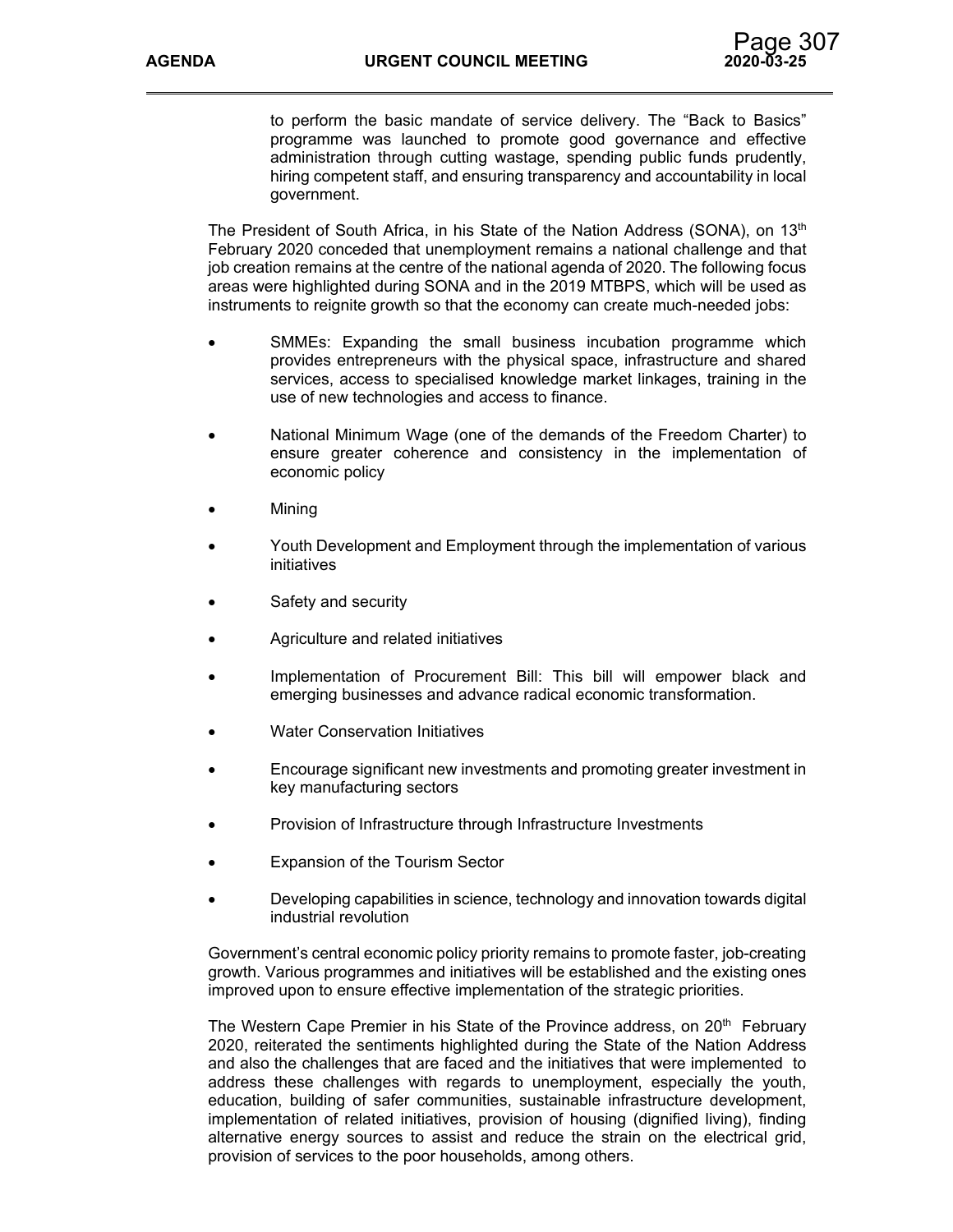The Premiers' speech focused on the following areas:

- Safety: The province has a safety plan, the biggest in the country, in place with various safety initivatives which focuses on increasing boots on the ground and reducing violence, to build a safer environment for all. Focus also to help boost the Chrysalis Academy( live-in leadership development programme) aimed at empowering our most at-risk youth to become selfconfident, economically-active role models within their respective communities.
- Economy : Focused on job creation initiatives to assist the private sector to create the jobs required, One of these initivatives is the Premier's Advancement of Youth Internship Programme, that helps unemployed people get the on-the-job training and experience they need to find a suitable job,
- Energy and resilience: Finding alternative means to generate electricity for the province and alleviate the strain on the electrical grid,
- Ease of business: creating job opportunities through provision of support to smaller businesses,
- Education: Implement initiatives to improve quality of education and access to educational system,
- Health: To maintain our current and health system and improve upon it. With regards to the recent outbreak of the coronavirus - or COVID-19 provincial treasury, (in their 2020 Budget) have stated that they have made provision for unanticipated events,
- Transport,
- Human settlements (implementing new initiatives to ensure that housing database is updated and backyard dwellers are prioritised) and
- Culture change and innovation.

During his Statement of the Province Address the Premier highlighted the importance of finding ways to minimise unemployment by creating an environment that encourages job creation, through investment and growth and creating an environment which raises the quality of education and prepares generations for a digital future. The Premier mentioned the successes achieved through the implementation of various initiatives with focus on job creation, improvement of education and creation of an environment which encourages expanding social services through partnership with private partners, building of partnerships to foster safer communities, investments in new initiatives and maintenance of existing transport infrastructure and implementation of various youth development programmes which in return will boost employment opportunities. All of the above focus areas are important, however, the basis of all of this is economic growth, investment and job creation. In essence little else is possible if there is no growth or job opportunities.

Provincial treasury reiterated most of the challenges and focus areas highlighted in the Premier's State of the Province address, the SONA and the 2020 Budget Review. Provincial Treasury placed emphasis on the new Provincial Strategic Plan which will focus on five key Vision Inspired Priorities over the next five years, namely, to create "A Safe Western CapeWhere Everyone Prospers"; Growth and Jobs; Empowering People; Mobility and Spatial Transformation and Innovation and Culture. Emphasis was also placed on the following areas of importance, namely, education, health and social development, investment in new and existing infrastructure assets, envision a new cleaner and greener energy future and readiness for future risks that may negatively impact the province.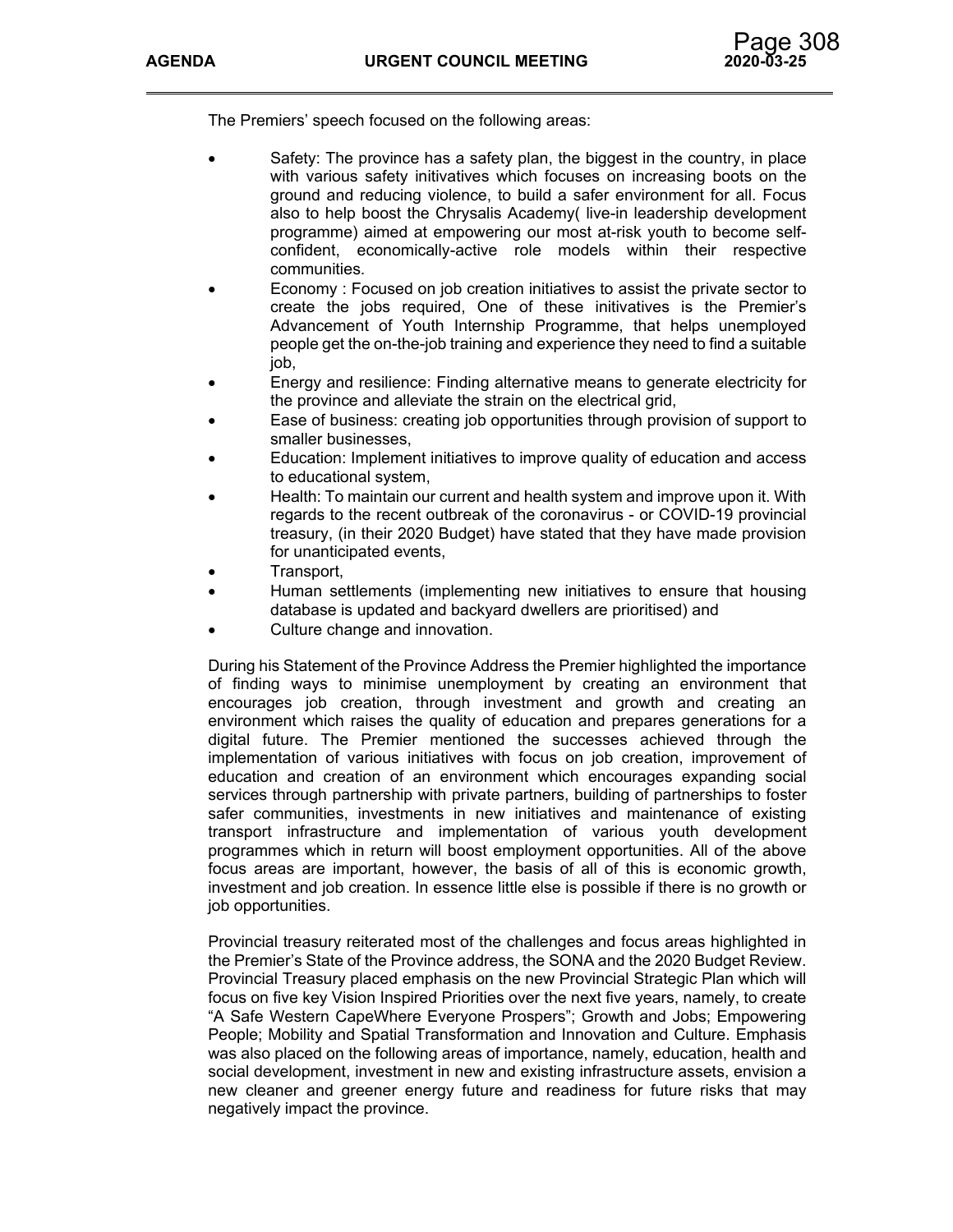National Treasury encourages municipalities to maintain tariff increases at levels that reflects an appropriate balance between the affordability to poorer households and other customers, while ensuring the financial sustainability of the municipality. Curtailing non-core expenditure has always been emphasized by National Treasury. In order to maintain a funded budget, municipalities need to not only focus on tariff increases, but also focus on how to eliminate expenditure that is unnecessary. The initial cost containment measures were introduced through a MFMA Circular. Building on the MFMA Circular, National Treasury and other stakeholders thereafter drafted The Municipal Cost Containment Regulations that promotes the cost containment measures introduced in a number of spending areas. Cost Containment Regulations were issued on 07 June 2019. The implementation of cost containment measures is important as it will assist municipalities to reprioritise expenditure and to free up resources targeted towards service delivery. It will also be used to eliminate wastage of public resources on non-service delivery items. The main object of the regulations is to ensure that the resources of municipalities are used in an effective, efficient and economical manner.

The National Budget places emphasis on municipalities to ensure that expenditure is allocated in an efficient manner, that management is enhanced and that elimination of wastage occurs. The 2020 Budget allocates resources to core social and economic priorities while containing aggregate expenditure growth. Spending plans give effect to priorities of the National Development Plan and the Medium Term Strategic Framework.

The economic situation has not improved since the previous financial year. Municipalities are also faced with a difficult fiscal environment as the demand for services rises, weak economic growth put strain on consumers' ability to pay for services, while transfers from national government are growing more slowly than in the past. While some municipalities have handled these challenges well, others have fallen into financial distress and face liquidity problems. As a result of above mentioned challenges there is a need for municipalities to focus on collecting revenues owed to them, and eliminate any wasteful and non-core spending. It is therefore important that municipalities make adequate provision to service their debt obligations and they must ensure that expenditure is limited to the maximum revenue collected and not spend funds they do not have.

Municipalities are encouraged by National Treasury to maintain tariff increases and adopt a tariff setting methodology that achieves an appropriate balance between the interests of poor households and other customers while ensuring the financial sustainability of the municipality. Municipalities must ensure that their budgets are funded from realistically anticipated revenues. This means that the municipality must refrain from assuming collection rates that are unrealistic and unattainable. Cost reflective tariff setting is a requirement of Section 74 (2) of the Municipal Systems Act, 2000 (Act No.32 of 2000). It states that tariffs "must reflect the cost reasonably associated with rendering the service". This means that municipalities must generate sufficient revenue to fully recover their costs, deliver services to customers sustainably and invest in the infrastructure that promises local economic development.

Before a municipality can start with the tariff setting process they must first assess the budget to determine whether it is effective and efficient and they must ensure that it is credible for financial sustainability. In sum, the cost considered when setting a cost reflective tariff must include day-to-day operations and maintenance costs, capital financing cost and provision for bad debt, which are collectively referred to as direct costs, and governance and administration costs referred to as indirect costs.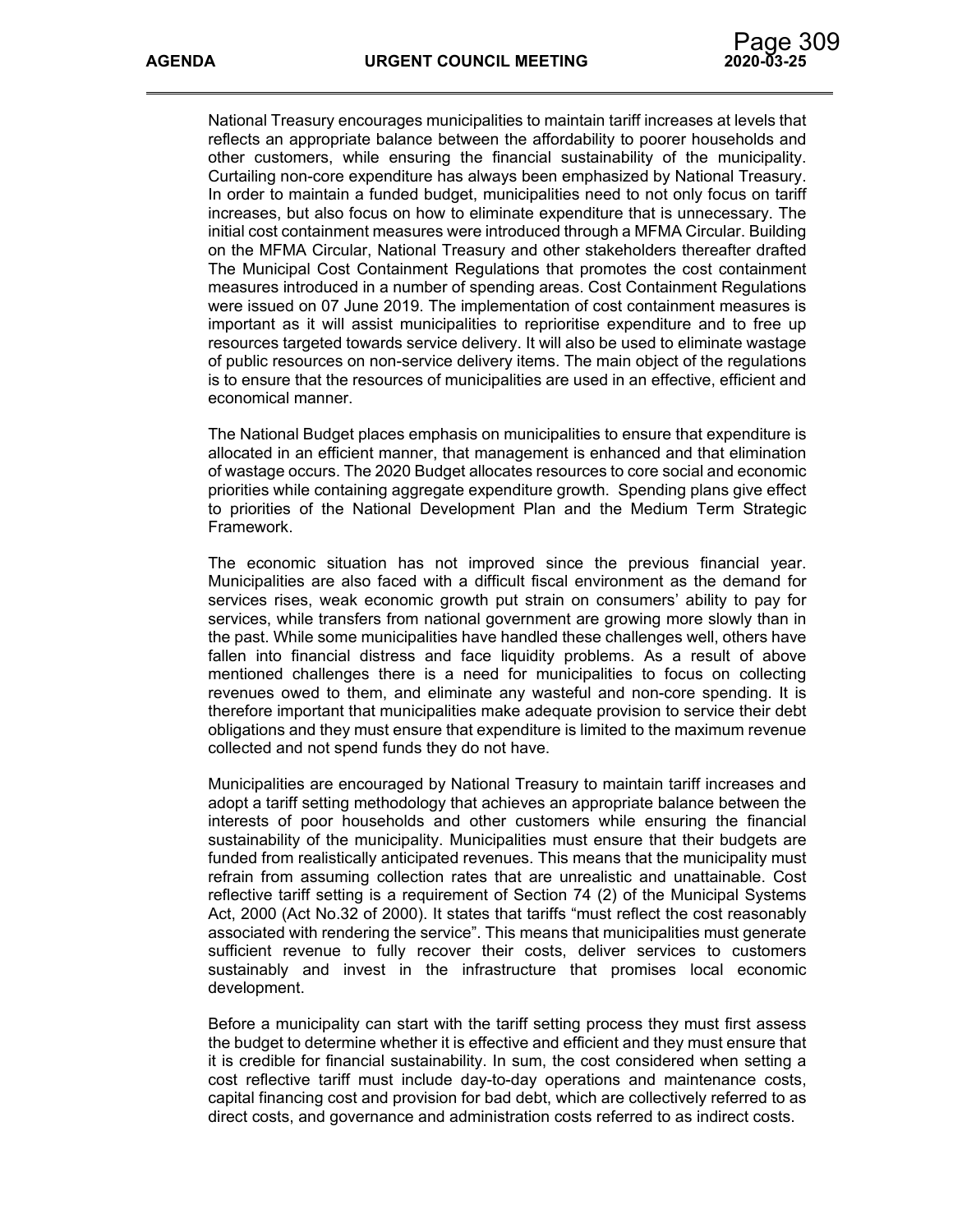In the instance of bulk tariff increases for electricity municipalities are also encouraged to apply for electricity tariff increases that reflect the total cost of providing the service, to ensure that they are working towards achieving fully costreflective tariffs that will assist them to achieve financial sustainability. Municipalities should consider the following facts during the tariff setting process, namely, the costs of bulk purchases and the fluctuation in the seasonal cost thereof; the consumption patterns to enable better demand planning and management; and in the event that municipalities have been under recovering costs, embark on a process to correct their tariff structures over a reasonable time period so that cost reflective tariffs are achieved, which in turn will result in financial sustainability.

Drought conditions makes it challenging and difficult for some municipalities to improve their revenue generation from provision of water services. In respect of water services, the following important aspects should be focused on such as improving demand management, maintenance of infrastructure, management of losses, meter reading and tariff setting. The municipality should take strategic action to ensure effective water management and resilience to drought, including the security of water supply, environmental degradation, and pollution of resources to achieve economic growth, development and socio-economic priorities in an equitable and sustainable manner. When setting the tariffs municipalities must ensure that the tariffs charged will be able to cover for the cost of bulk purchases, ongoing operations as well as provision for any future infrastructure.

As a result of the economic landscape and weak tariff setting, municipalities are under pressure to generate additional revenue. Additional revenue needs to be generated because the consumer's ability to pay for services received, continues to decline, which leads to limited revenue collection. The effects of slow growth and economic challenges experienced these past years, still have an impact and continue to place pressure on the finances of the average consumer (levels of disposable income and savings). This typically results in greater difficulty for the municipality with regards to the revenue collection, which have a direct impact on the municipality's ability to provide effective and efficient services, but also to budget accurately for service delivery over the short to medium term.

Continued policy uncertainty and the deterioration in the finances of state-owned companies are some of the main risks and challenges that can hinder the economic outlook. It is as a result of above economic challenges, alongside continued unemployment and slow growth that a more conservative approach is advised for revenue projections. Municipalities affected by the drought should thus consider its impact on revenue generation. The municipalities will also have to improve their efforts to limit non-priority spending and implement stringent cost-containment measures.

Municipalities are required to focus on the following during the compilation of the 2020/2021 MTREF budgets:

- Improving the effectiveness of revenue management processes and procedures;
- Paying special attention to cost containment measures by, amongst other things, controlling unnecessary spending on nice-to-have items and nonessential activities as per the Cost Containment Regulations issued on 07 June 2019;
- Ensuring value for money through the procurement process;
- The affordability of providing free basic services to all households; and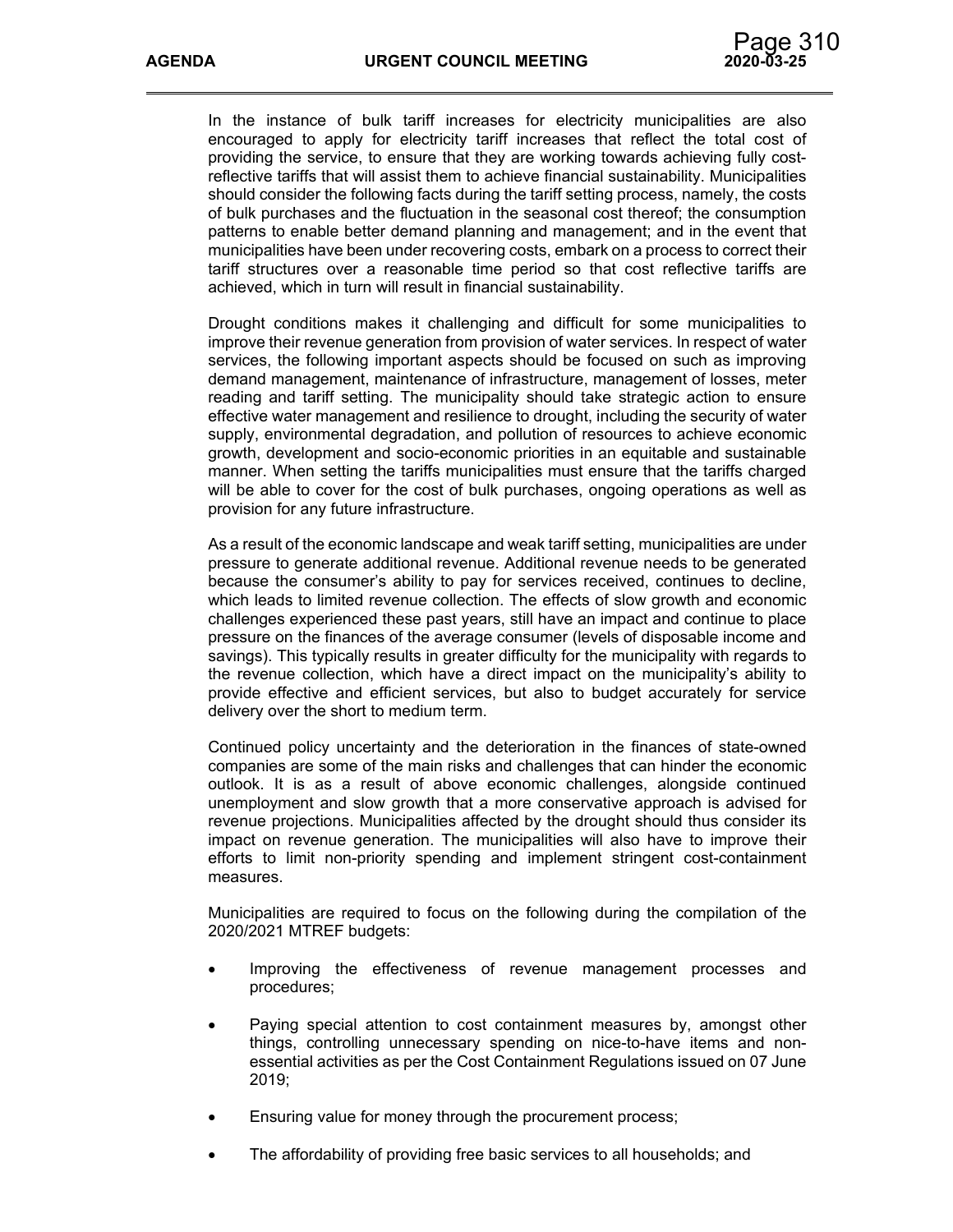

 Curbing consumption of water and electricity by the indigents to ensure that they do not exceed their allocation.

The aforementioned were taken into account during the compilation of the municipality's budget.

The application of sound financial management principles for the compilation of the Stellenbosch's financial plan is essential and critical to ensure that the municipality remains financially viable and that municipal services are provided sustainably, economically and equitably to all communities. As a result of excellent financial discipline, the Stellenbosch Municipality has taken the theme of "Driving efficienciesdoing more with less", to heart. The municipality's business and service delivery priorities were reviewed as part of this year's planning, through the Integrated Development Plan (IDP), and the annual budget process.

Funds were shifted from low to high priority progammes so as to maintain sound financial stewardship. A critical review was also undertaken on non-core and 'nice to have' items with regards to expenditure. The municipality has embarked on developing a revenue enhancement strategy to optimize revenue, including the collection of debt owed by consumers. Furthermore, the municipality has undertaken various customer care initiatives to ensure the municipality truly involves all citizens in the process of ensuring a people lead government.

The main challenges experienced during the compilation of the 2020/21 MTREF can be summarized as follows:

- The on-going difficulties in the national and local economy;
- Aging infrastructure;
- The need to reprioritise projects and expenditure within the existing resource envelope;
- The increased cost of bulk water and electricity, which is placing upward pressure on service tariffs to residents. Continuous high tariff increases are not sustainable - as there will be point where services will no-longer be affordable;
- The Wage Bill: The 2020 Budget Review highlighted the proposed wage bill reduction for public service, wherein municipalities are encouraged to take decisive action to address bloated organisational structures and above inflation increases;
- Attracting economic investment;
- Water Conservation and drought;
- Electricity/ Loadshedding;
- Borrowing for multi-year capital projects and refinancing of existing loans;
- Reductions in allocations of some of the National and Provincial grants due to a worsening fiscal outlook; and
- Limited resources to deal with all key priorities.
- The current Coronavirus (Covid-19) pandemic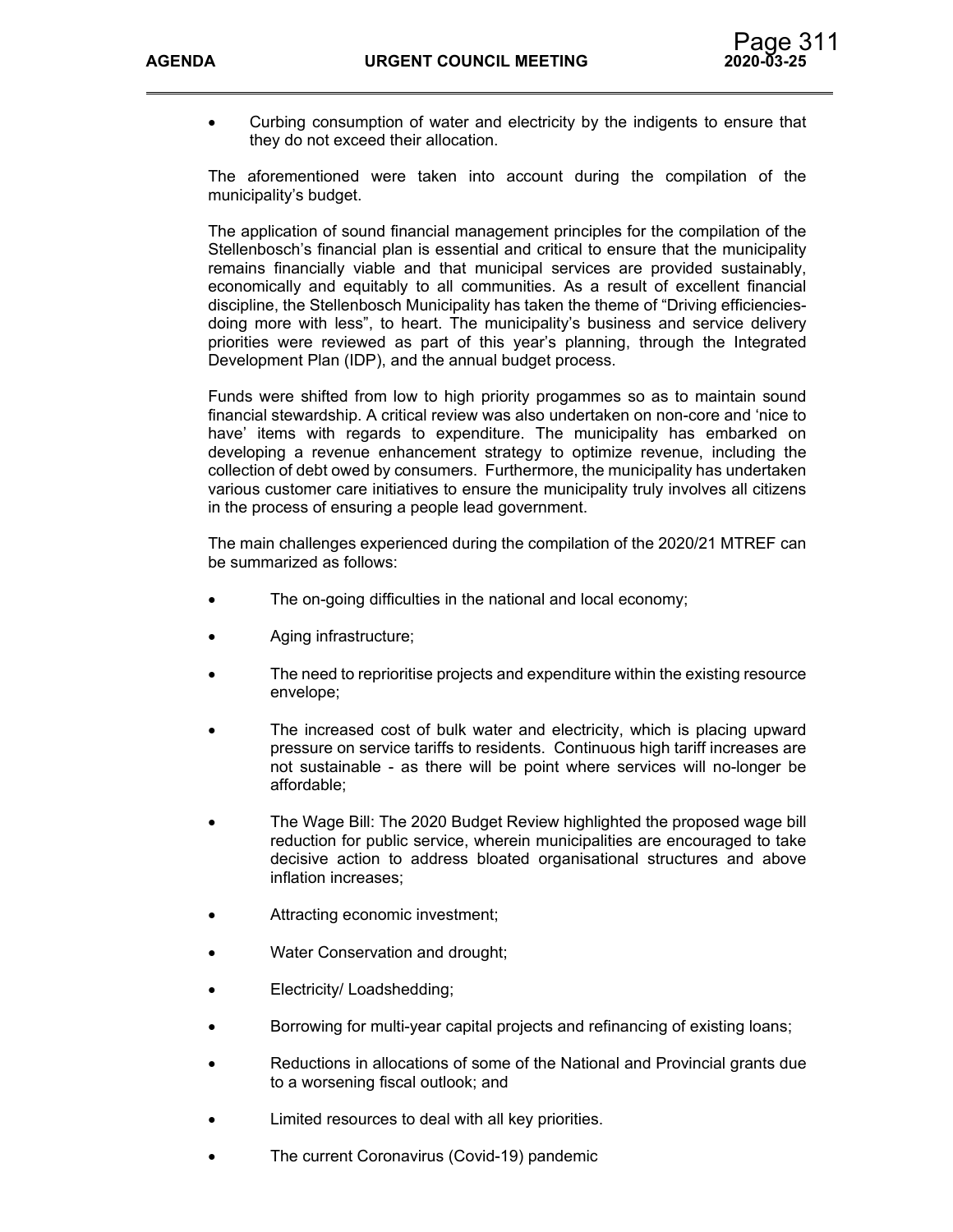The municipality had to factor in the negative impact that the Coronavirus (Covid-19) would have on the community of the greater Stellenbosch and surrounding areas with the draft MTREF budget preparation process. The municipality is concerned about the impact that the virus will have on healthcare, education and the most vulnerable people who live in informal settlements, specifically those with chronic diseases, HIV/Aids, tuberculosis and commuters that have to make use of the public transport system.

The following budget principles and guidelines directly informed the compilation of the 2020/21 MTREF:

- Integrated Development Plan was used to inform the measurable objectives, targets and backlog eradication goals;
- Tariff and property rate increases should be as affordable as possible and should ideally not exceed inflation as measured by the CPI, except where there are price increases in the inputs of services that are beyond the control of the municipality. However, tariffs need to remain or move towards being cost reflective, and should take into account the need to address infrastructure backlogs;
- National, provincial and local priorities;
- Headline inflation forecasts; and
- Funding choices and modelling.

The Integrated Development Plan (IDP) was used as a guiding strategic document to inform the budget compilation. The challenge however is still to deliver services more efficiently and effectively with the tight financial envelope.

Stellenbosch municipality's revenue strategy was based on the following fundamentals, namely, tariff policies of the municipality, economic outlook and development for Stellenbosch and surrounding areas, National Treasury's guidelines and macroeconomic policy, National, Provincial and Regional fiscal growth rates and electricity tariffs as approved by National Electricity Regulator of South Africa (NERSA).

The financial resources to fund the Operational Budget will and must consist of realistically anticipated revenue generated from property taxes, service charges and other income. The municipality is mindful of the estimated headline inflation for 2020/2021 of around 4.5 per cent, forming the basis of the extensive income modelling exercise, and also taking into account the principles of economical services that are cost reflective, trading services generating surpluses, the effect of escalating salary costs and bulk purchases.

The national budget focuses on fiscal consolidation. This means that we as municipalities must ensure that we do not borrow beyond our ability to repay and we do not spend money we do not have, until we ignite growth and generate revenue, we have to be tough on ourselves.

The total budget quantum for the 2020/2021 year is R2 402 549 231 of which R1 899 463 402 (79%), is allocated to the operating budget and R 503 085 829 (21%) to capital investment.

Budget documentation in line with the budget and reporting regulations is attached as **APPENDIX 1 – PART 1**. The report serves as an overview of the budget as a whole, budget assumptions used to compile the budget, funding sources used to fund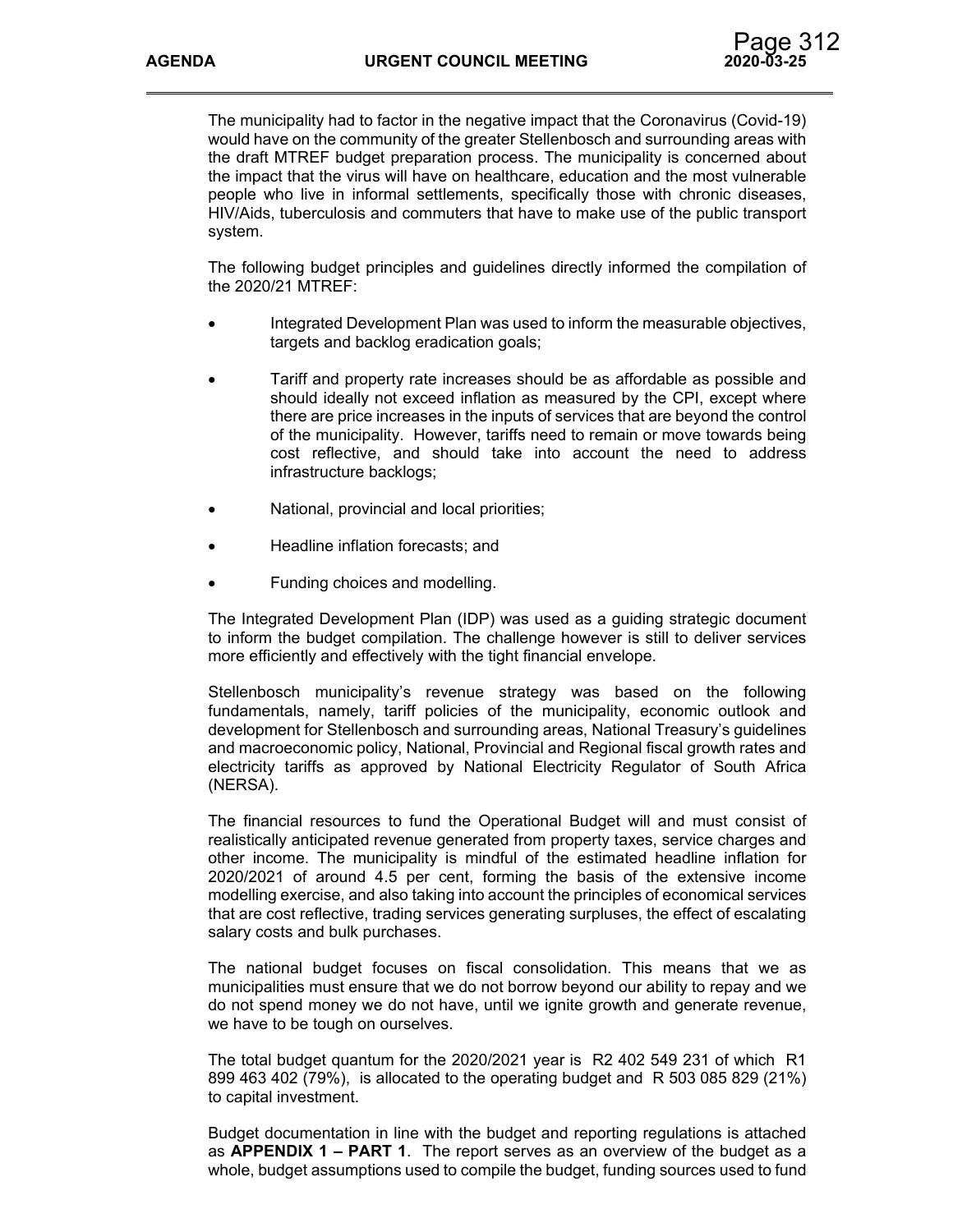the capital budget, different income categories to fund priorities of the municipalities, as well as the different expenditure items, including non-cash items.

# **DRAFT CAPITAL BUDGET 2020/2021 – 2022/2023**

The draft capital budget is infrastructure orientated and addresses the huge backlog and urgent need to upgrade/refurbish municipal infrastructure and protection of our assets as addressed by the different master plans. It is directed by the IDP (Integrated Development Plan) and the needs of the community. It's also aligned to the strategic priority in the State of the Nation Address of Infrastructure investment and the "back to basics" approach. Council's attention is however drawn to the fact that not all needs identified by the community can realistically be funded by the municipality.

The main capital projects that the municipality will be investing in, which constitute more than 62% of the capital budget, include:

- Water Pipe Replacement
- Bulk Water Supply Pipeline & Reservoir Jamestown
- Water Conservation & Demand Management
- Water Treatment Works: Idasvalley
- Bulk water Supply Pipe Line & Pumpstations: Franschhoek
- Bulk water supply Klapmuts
- New Reservoir Rosendal
- Bulk water supply pipe and Reservoir: Kayamandi
- New Reservoir & Pipeline: Vlottenburg
- Franschhoek Sewer Network Upgrade
- Sewerpipe Replacement: Dorp Straat
- Upgrade of WWTW Wemmershoek
- Bulk Sewer Outfall: Jamestown
- Upgrade of WWTW: Pniel & Decommissioning Of Franschhoek
- Laterra Sub-station
- Jan Marais Nature Reserve Upgrade
- Integrated National Electrification Programme (Enkanini)
- Watergang Farm Upgrading
- Upgrading of The Steps/Orlean Lounge
- Kayamandi: Zone O (±711 services)
- Klapmuts: Erf 2181 (298 serviced sites)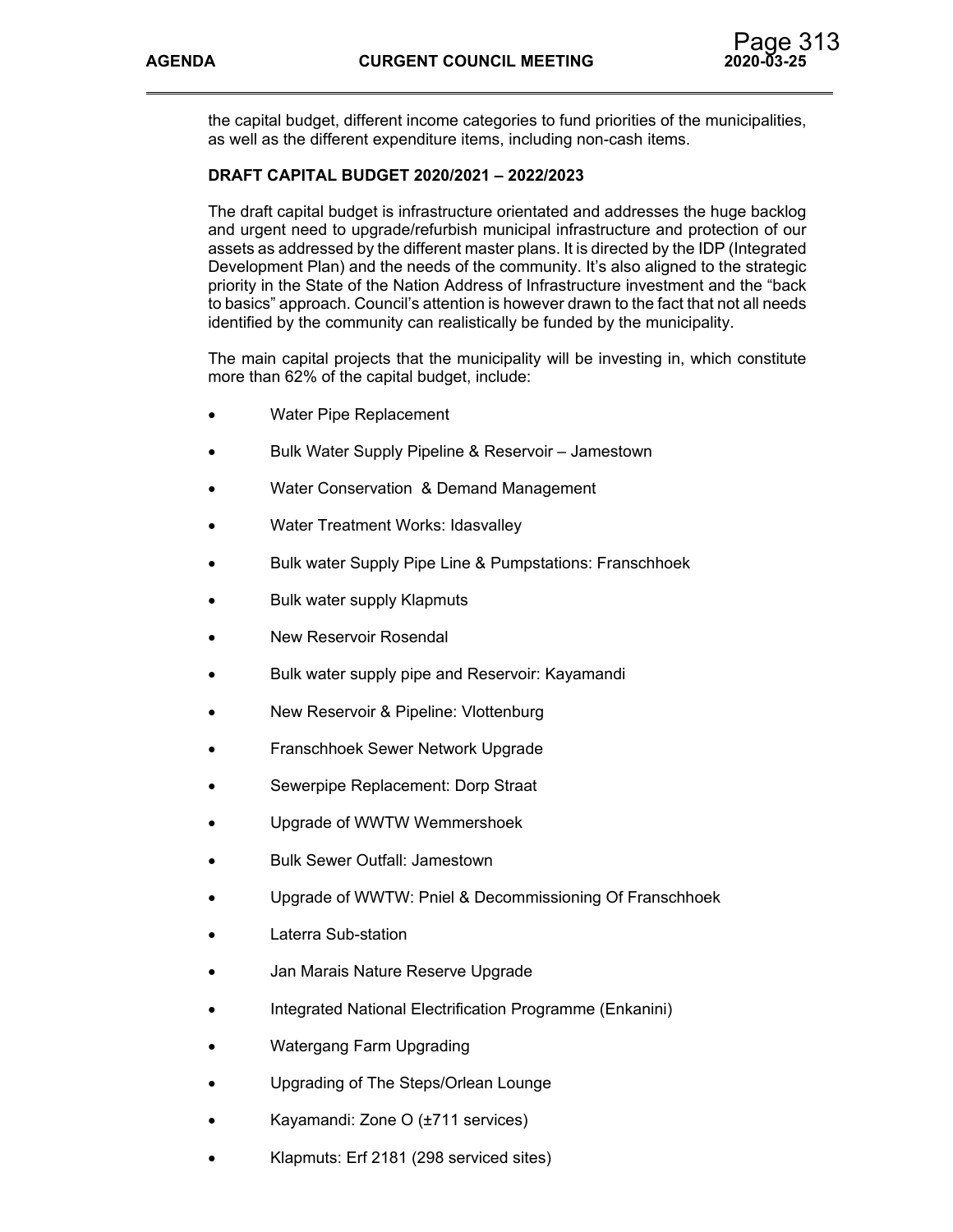- Upgrading of Traffic Offices: Stellenbosch
- Kleine Libertas Precinct Development
- Major Fire Pumper
- Integrated and Spray Parks

The detailed draft capital budgets for 2020/2021, 2021/2022 and 2022/2023 are attached as **APPENDIX 1.** 

### **DRAFT OPERATING BUDGET 2020/2021 – 2022/2023**

The basis of the operating budget is aligned to the principle of total potential income (less income forgone as an expense where applicable) from all our services as well as a projection of total direct income. The extent, to which tariffs and levies are proposed to increase, is in the main influenced by:

- The increase in bulk purchases (water and electricity)
- Employee related costs, as per SALGBC wage agreement
- Councillor remuneration, as per SALGA upper limits
- Service delivery challenges
- Repairs and maintenance
- Operational projects impacting job creation and economic development
- Contractual commitments
- Day to day operational costs (fuel & oil, telephones, bank costs, etc)
- Finance costs, influenced by level of borrowing

Taking all of these issues into consideration and to ensure the sustainability of our operations from realistically anticipated income flows, the following tariff and property tax increases are proposed for 2020/2021:

| <b>Electricity</b> | 6.43%    |
|--------------------|----------|
| Sanitation         | $6.50\%$ |
| Refuse removal     | 16.50%   |
| Water              | $6.00\%$ |
| Rates              | 6.50%    |

Taking cognisance of the plight of the poor and the affordability of basic services, the scale up to 20 kl of water was increased by only 6% and usage over 20 kl (20 000 litres) for domestic consumers increases in proportion to consumption.

The impact of the proposed tariff increases on the monthly services account for the various consumer categories is summarized in **APPENDIX 2.**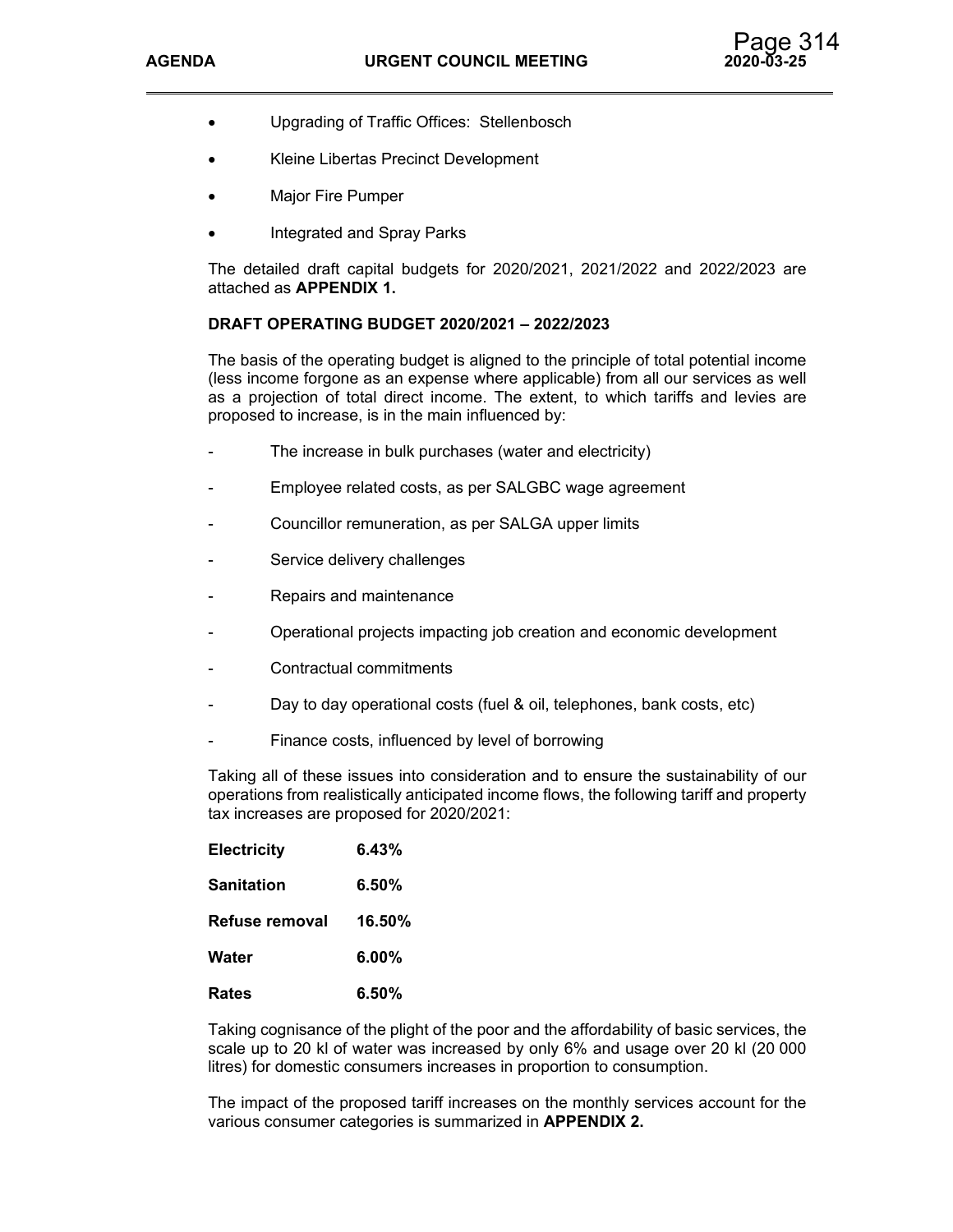

## **HIGH LEVEL CAPITAL AND OPERATING BUDGET FOR 2020/2021 – 2022/2023**

The draft high level budget depicting the total budget is attached as **APPENDIX 1 – PART 1 – SECTION C.** 

### **TARIFFS**

Council's attention is further drawn to the fact that the Tariff List attached as **APPENDIX 3** includes Sundry Tariffs as a basket of services and charges, i.e. Land Use Management Fees, Development contributions, Technical Charges, etc. In this regard, the proposed tariff list must be consulted for the detail.

### **BUDGET RELATED POLICIES & BY-LAWS**

A summary of changes to budget related policies is attached as **Appendix 4**

### **The following budget related policies and by-laws were revised:**

Rates Policy **(Appendix 5)** 

Tariff Policy **( Appendix 6)** 

Indigent Policy **(Appendix 7)** 

Special Ratings Area Policy **(Appendix 8)** 

Special Ratings By-law **(Appendix 9)** 

Credit Control and Debt Collection Policy **(Appendix 10)** 

Irrecoverable Debt Policy **(Appendix 11)** 

Petty Cash Policy **(Appendix 12)** 

Travel and Subsistency Policy **(Appendix 13)** 

Cost Containment Policy **(Appendix 14)** 

Accounting Policy **(Appendix 15)** 

Cash Management and Investment Policy **(Appendix 16)**

Supply Chain Management Policy **(Appendix 17)** 

Development Charges Policy **(Appendix 18)**

Ward Allocation Policy **(Appendix 19)** 

### **Unchanged Policies**

Virementation Policy **(Appendix 20)** 

Asset Management Policy **(Appendix 21)** 

Budget Implementation and Monitoring Policy **(Appendix 22)**

Borrowing, Funds and Reserves Policy **(Appendix 23)**

Financing of External Bodies performing municipal functions Policy **(Appendix 24)**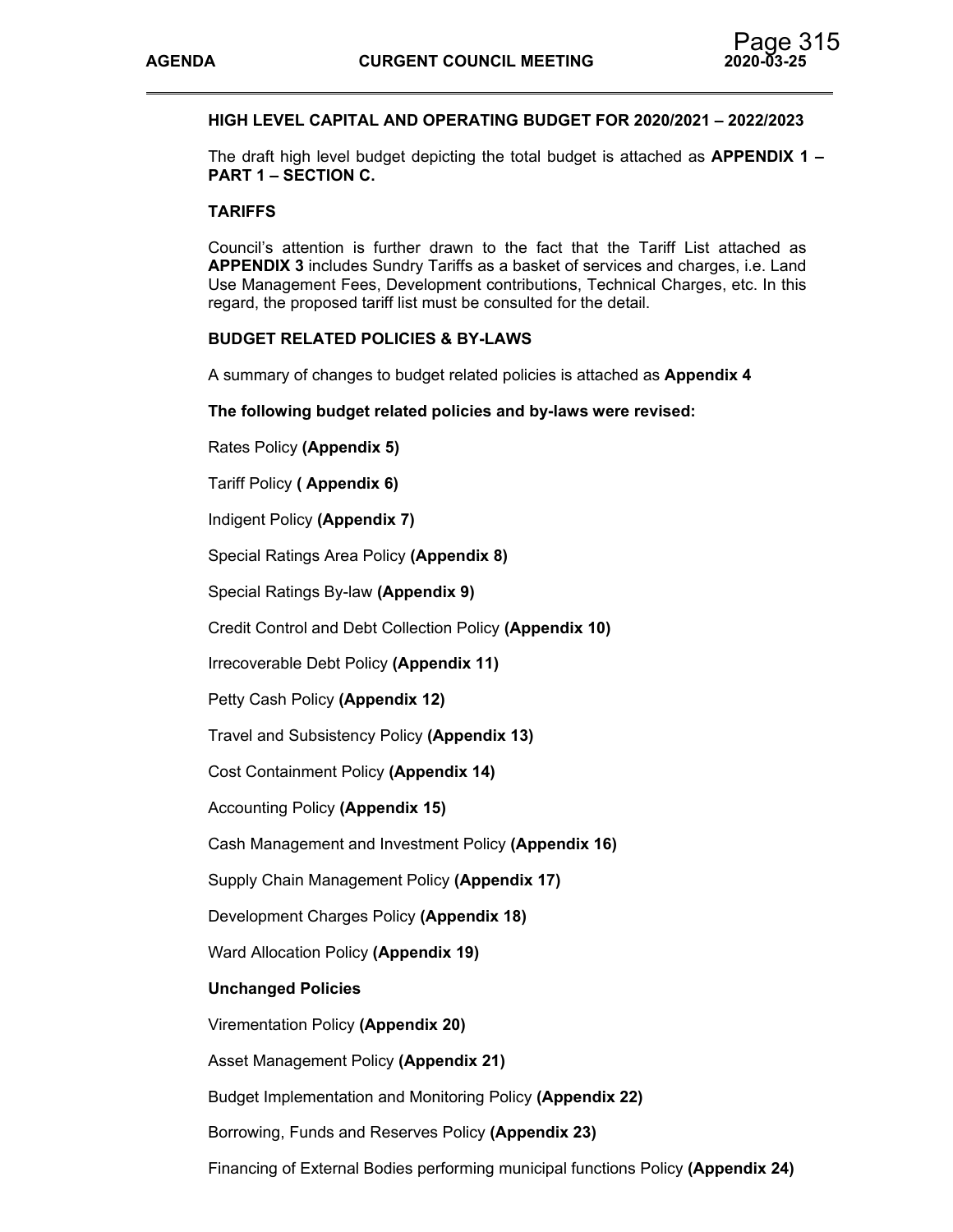## Liquidity Policy **(Appendix 25)**

SCM Policy for Infrastructure Procurement and Delivery Management (SIPDM) **(Appendix 26)**

Inventory Management Policy **(Appendix 27)** 

Preferential Procurement Policy **(Appendix 28)** 

Grants-In-Aid Policy **(Appendix 29)** 

### **OTHER SUPPORTING DOCUMENTATION**

The additional information as prescribed by the budget and reporting regulations are attached as **APPENDIX 1 – PART 2 – SECTION P.**

### **6.2. Financial Implications**

Financial impact already discussed above.

### **6.3. External Loan for 2020/2021**

That Council specifically note and consider the need to take up external loans to fund critically needed refurbishment of infrastructure to the tune of R 400 million of which over the MTREF R160 million will be required in year 1, R120 million in year 2 and R120 million in year 3 (refer to Section G: High Level Budget Overview and Table A1 Budget Summary).

### **6.4 Legal Implications**

### **Legal Services**

The item at my disposal is compliant with the relevant legislative framework.

## **6.5 Staff Implications**

None

### **6.6 Previous / Relevant Council Resolutions:**

 $27<sup>th</sup>$  Council Meeting on 29 May 2019, Item 5.2 Medium Term Revenue and Expenditure Framework.

## **6.7 Risk Implications**

None

## **6.8 Comments from Senior Management:**

### *6.8.1 Director: Infrastructure Services*

Noted

### **6.8.2** *Director: Planning and Development Services*

Noted